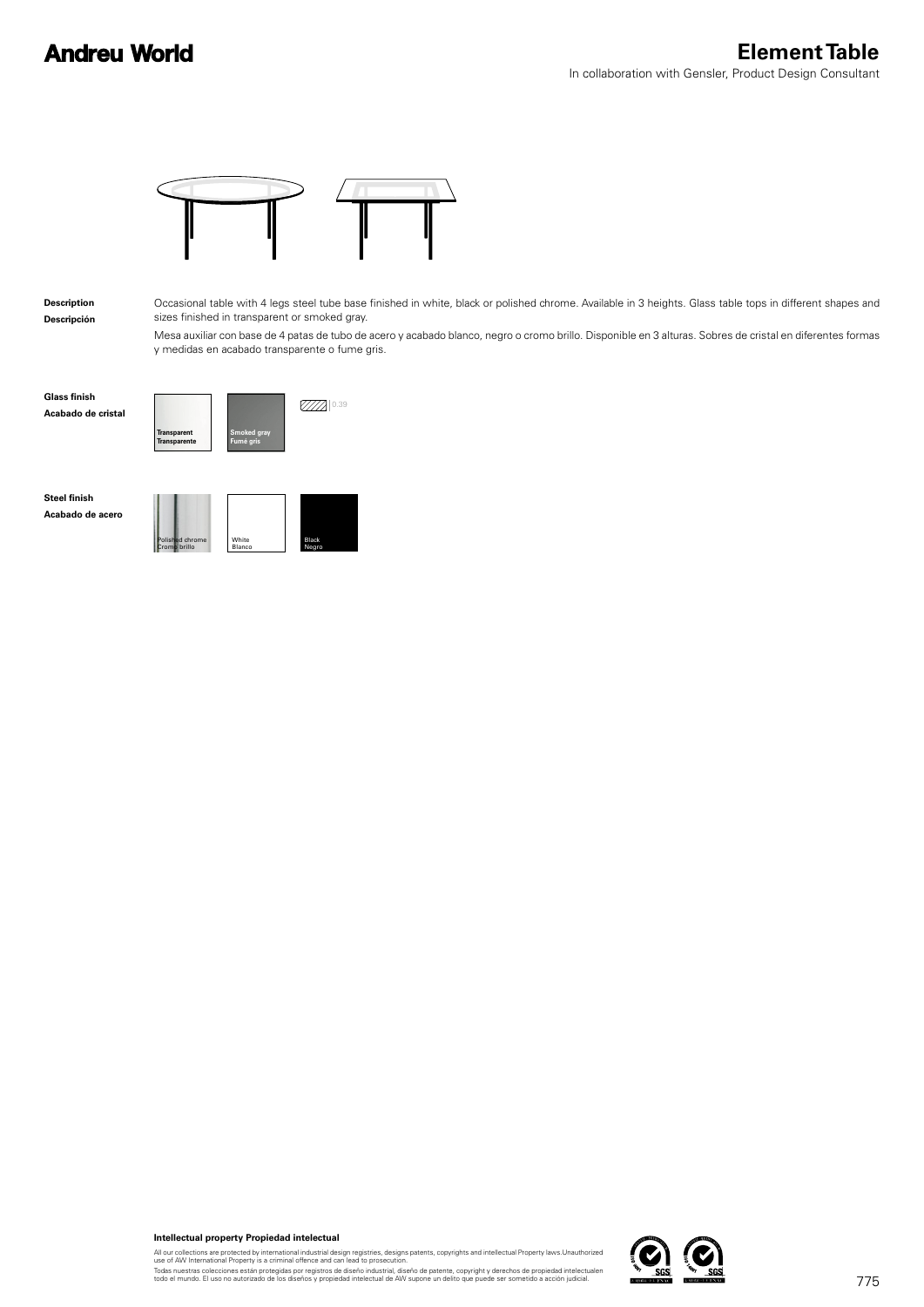#### **Element 37**



|               |                                             |                                                   |                             | Table top / Sobre        | Polished chrome                                                  |                |                                     |
|---------------|---------------------------------------------|---------------------------------------------------|-----------------------------|--------------------------|------------------------------------------------------------------|----------------|-------------------------------------|
| Ref.          | <b>Top measures</b><br><b>Medidas sobre</b> | <b>Steel finish</b><br>Acabado acero              | Transparent<br>Transparente | Smoked gray<br>Fumé gris | frame up charge.<br>Incremento<br>estructura en<br>cromo brillo. |                | Packaging info<br>Datos de embalaje |
|               |                                             |                                                   | \$                          | \$                       |                                                                  | $\triangle$ Ft | 2 boxes/bultos $\Box$ lbs           |
| ME1031        | 29,5 x 29,5                                 | Matte white/Matte black<br>Blanco mate/Negro mate | 1,561                       | 1,719                    | 194                                                              | 63             | 17,75                               |
| <b>ME1032</b> | 39,5 x 39,5                                 | Matte white/Matte black<br>Blanco mate/Negro mate | 2,092                       | 2,197                    | 375                                                              | 100            | 30,75                               |
| ME1033        | ø31,5                                       | Matte white/Matte black<br>Blanco mate/Negro mate | 1,722                       | 1.791                    | 203                                                              | 70             | 20,25                               |
| ME1034        | ø35,5                                       | Matte white/Matte black<br>Blanco mate/Negro mate | 1,949                       | 2,033                    | 290                                                              | 83             | 25,25                               |
| ME1035        | ø51,25                                      | Matte white/Matte black<br>Blanco mate/Negro mate | 2,934                       | 3,110                    | 448                                                              | 149            | 51,25                               |

#### **Element 45**



|                           |                                      |                                                   |                             | Table top / Sobre        | Polished chrome                                                    |                |                                     |
|---------------------------|--------------------------------------|---------------------------------------------------|-----------------------------|--------------------------|--------------------------------------------------------------------|----------------|-------------------------------------|
| Ref.                      | Top measures<br><b>Medidas sobre</b> | <b>Steel finish</b><br>Acabado acero              | Transparent<br>Transparente | Smoked gray<br>Fumé gris | frame up charge.<br>Incremento<br>estructura en<br>cromo brillo.   |                | Packaging info<br>Datos de embalaje |
|                           |                                      |                                                   | \$                          | \$                       |                                                                    | $\triangle$ Ft | 2 boxes/bultos $\square$ lbs        |
| ME1031                    | 29,5 x 29,5                          | Matte white/Matte black<br>Blanco mate/Negro mate | 1,561                       | 1,719                    | 194                                                                | 63             | 17,75                               |
| ME1032                    | 39,5 x 39,5                          | Matte white/Matte black<br>Blanco mate/Negro mate | 2,092                       | 2,197                    | 375                                                                | 100            | 30,75                               |
| ME1033                    | ø31,5                                | Matte white/Matte black<br>Blanco mate/Negro mate | 1,722                       | 1,791                    | 203                                                                | 70             | 20,25                               |
| ME1034                    | ø35,5                                | Matte white/Matte black<br>Blanco mate/Negro mate | 1,949                       | 2,033                    | 290                                                                | 83             | 25,25                               |
| ME1035                    | ø51,25                               | Matte white/Matte black<br>Blanco mate/Negro mate | 2,934                       | 3,110                    | 448                                                                | 149            | 51,25                               |
|                           |                                      |                                                   |                             |                          |                                                                    |                |                                     |
|                           |                                      |                                                   |                             | Table top / Sobre        |                                                                    |                |                                     |
| <b>Element 45</b><br>Ref. | Top measures<br><b>Medidas sobre</b> | <b>Steel finish</b><br>Acabado acero              | Transparent<br>Transparente | Smoked gray<br>Fumé gris | Polished chrome<br>frame up charge.<br>Incremento<br>estructura en |                | Packaging info<br>Datos de embalaje |
|                           |                                      |                                                   | \$                          | \$                       | cromo brillo.                                                      | <b>A</b> Ft    | 2 boxes/bultos U lbs                |
|                           | 39,5 x 39,5                          | Matte white/Matte black<br>Blanco mate/Negro mate | 2,098                       | 2,203                    | 396                                                                | 100            | 33,25                               |
| ME1036<br>ME1037          | 55,25 x 55,25                        | Matte white/Matte black<br>Blanco mate/Negro mate | 3,171                       | 3,374                    | 642                                                                | 166            | 64                                  |
|                           | ø31,5                                | Matte white/Matte black<br>Blanco mate/Negro mate | 1,671                       | 1,737                    | 212                                                                | 70             | 21,75                               |
| <b>ME1038</b><br>ME1039   | ø35,5                                | Matte white/Matte black<br>Blanco mate/Negro mate | 1,822                       | 1,906                    | 290                                                                | 83             | 27,25                               |